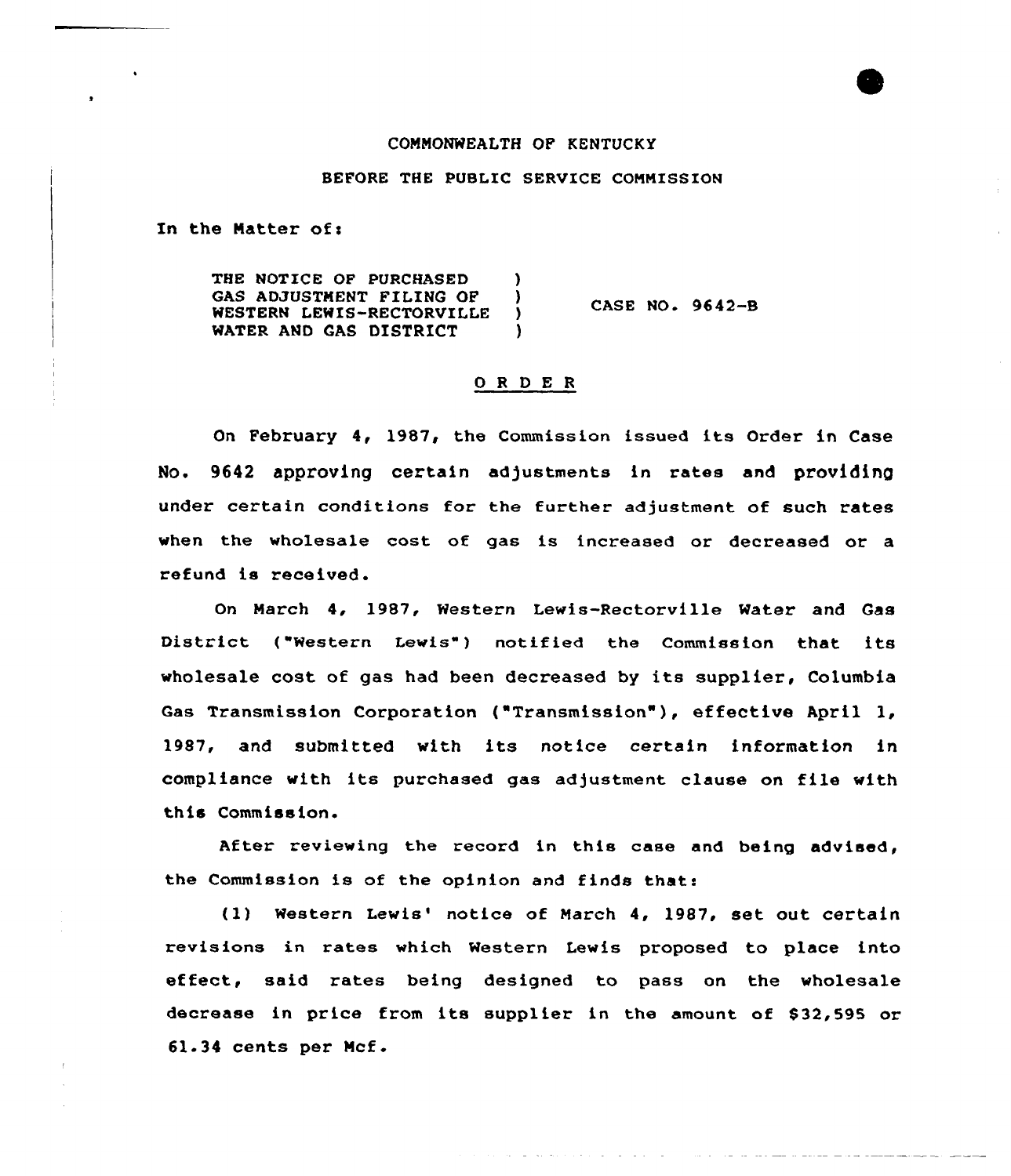(2) Transmission filed revised rates with the Federal Energy Regulatory Commission to be effective April 1, 1987.

(3) Western Lewis' adjustments in rates under the purchased gas adjustment provisions are incorrect in that they are based on rates in effect for Case No. 8678 instead of Case No. 9642 and are not fair, just and reasonable and in the public interest and should not be effective with gas supplied on and after April  $1$ , 1987.

{4) The rates in the Appendix to this Order are fair, )ust and reasonable and in the public interest and should be effective with gas supplied on and after April 1, 1987.

IT IS THEREFORE ORDERED that:

(1) The rates in the Appendix to this Order be and they hereby are authorized effective with gas supplied on and after April l< 1987-

(2) Within 30 days of the date of this Order Western Lewis shall file with this Commission its revised tariffs setting out the rates authorized herein.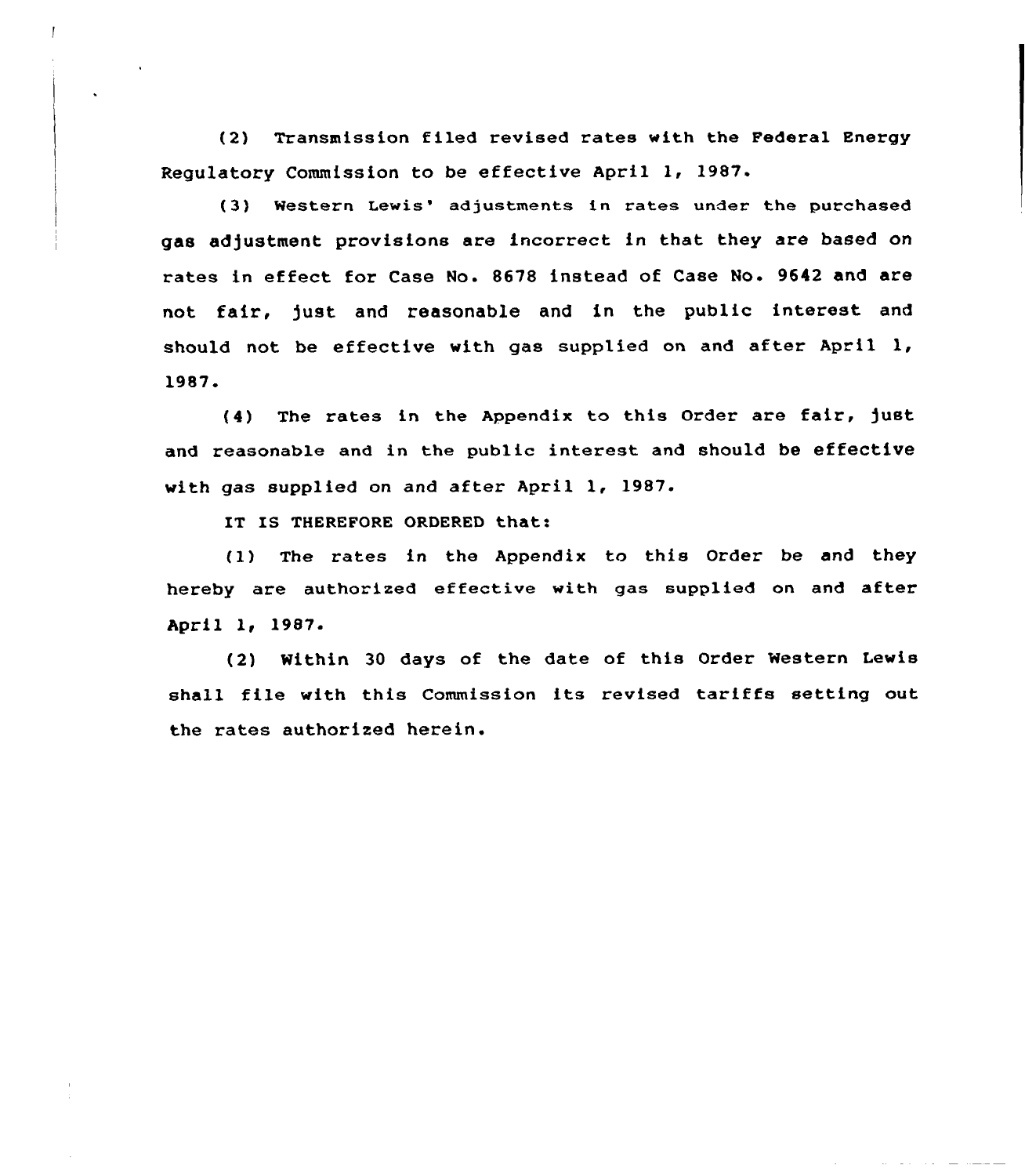Done at Prankfort, Kentucky, this 18th day of March, 1987.

PUBLIC SERVICE COMMISSION

⊭ /Ժ Chairman Vice Chairman

" |<br>!//ham  $\mathcal{L}$ **Ommissioner** 

ATTEST:

Executive Director